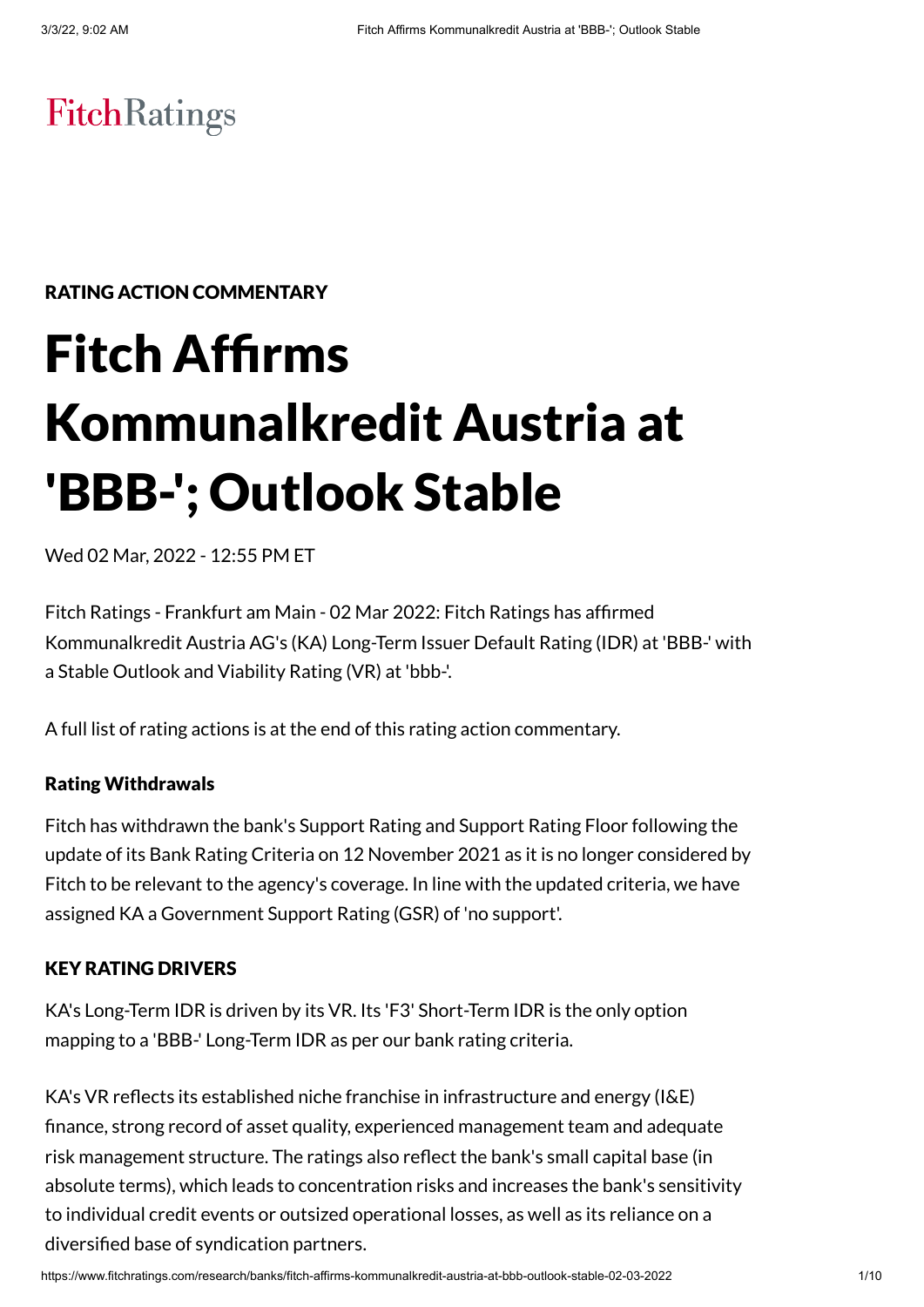**Niche I&E Franchise:** KA has a solid record in operating its niche franchise focusing on European I&E financing. KA's balance sheet-light business model relies on a recurring and diversified base of syndication partners, both pre-and post-commitment, including the bank's own infrastructure debt fund targeted at institutional investors. We also believe that KA's highly experienced management team and risk-management infrastructure are adequate to control the inherent risk from the bank's business model, strategy and growth ambitions.

**Satisfactory Risk Controls:** KA's main source of risk is the inherent project risk in the infrastructure assets that represent an increasing proportion of its loan book. Its underwriting standards and risk controls appear satisfactory. The bank's targeting of rapid new-business growth, planned small equity participations and selected higher-risk project financing in recent years indicate some appetite for higher-risk, opportunistic transactions, although we expect the bank's exposure to these transactions to remain moderate and well-controlled.

**Strong Asset Quality Metrics:** Asset quality benefits from the bank's low-risk public sector portfolio (largely loans to Austria municipalities), which accounts for about half of the loan book. To date, the bank has not reported any non-performing loans (NPLs), but impairments may arise as its infrastructure loan book seasons. Given the bulky nature of the bank's loan book, single NPLs could significantly inflate its NPL ratio.

**Improved Profitability:** Operating profit has steadily improved over the last five years due to the rising revenue contribution of higher-margin I&E business, lower funding spreads and a lean cost structure. The I&E business also enhances revenue diversification by generating advisory, commitment and placement fees. However, the earnings and profitability score will remain constrained within the 'bbb' range in the medium term, because KA's small earnings base (in absolute terms) provides limited headroom to absorb asset quality swings.

**Small Capital Base:** KA's small capital base results in a significant number of large single loan exposures in relation to its capital. This limits the benefits arising from the loan portfolio's sound diversification by geography, asset class and industrial sector. This is unlikely to change in the foreseeable future as we believe that capital injections by KA's owners to support its growth would only moderately improve concentration risk relative to its equity.

**Improving Funding, Sound Liquidity:** The bank's funding profile is stable, with a sizeable and growing stock of mostly term online customer deposits. Funding diversification is adequate and likely to increase as KA plans to make more substantial use of capital market funding. Its liquidity is healthy.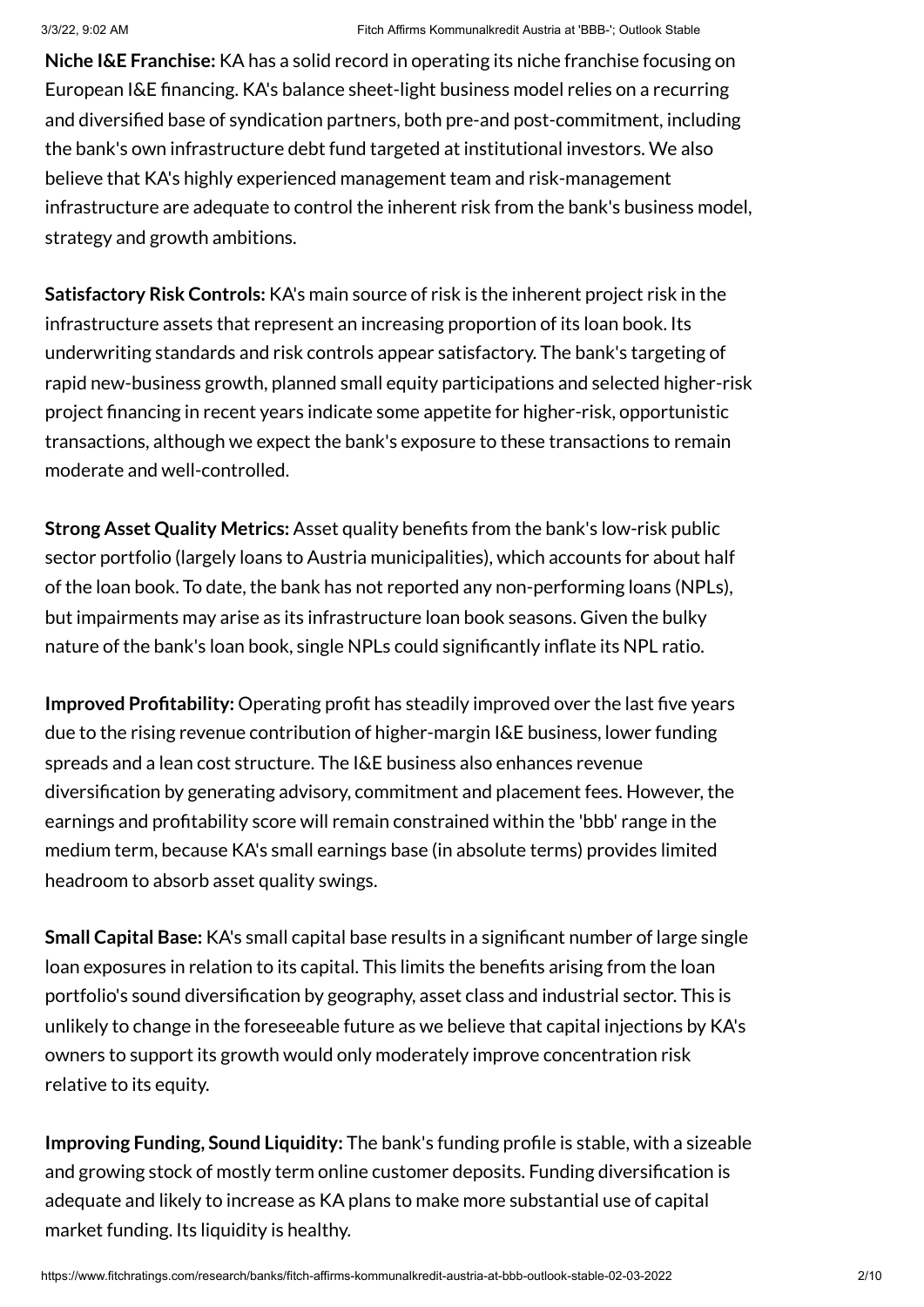**No Support Assumed:** The GSR reflects KA's lack of systemic importance and our view that the EU's resolution framework is likely to require senior creditors participating in losses, if necessary, instead or ahead of a bank receiving sovereign support. The IDRs do not factor in any support from KA's owners either, because Fitch generally considers that support from financial investors, while possible, cannot be relied upon.

#### RATING SENSITIVITIES

# Factors that could, individually or collectively, lead to negative rating action/downgrade:

We could downgrade the ratings if the bank incurs multiple defaults in its project finance portfolio or if it loosens its limits and underwriting standards to enable further opportunistic lending to higher-risk types of projects, more aggressive project-financing structures or junior financing.

We could also downgrade the ratings if aggressive risk-weighted asset growth without matching capital increases results in increasing use of KA's large exposure limit. A downgrade could also result from a significant deterioration in the bank's ability to syndicate its lending commitments to a sizeable pool of external investors.

# Factors that could, individually or collectively, lead to positive rating action/upgrade:

Upgrades of the IDR and the VR are highly unlikely in the medium term and would require a major reduction in single-name concentration. This would necessitate a very substantial growth of KA's capital base, for instance through a large capital injection from the owners.

#### OTHER DEBT AND ISSUER RATINGS: KEY RATING DRIVERS

The long-term senior preferred (SP) debt rating is aligned with the bank's Long-Term IDR. This reflects Fitch's expectation that KA will not be subject to a minimum requirement for own funds and eligible liabilities, and that the bank will not build and maintain buffers of junior and senior non-preferred debt sustainably in excess of 10% of its risk-weighted assets.

The SP notes constitute direct, unsecured and unsubordinated obligations of KA. In the event of KA's insolvency or liquidation of they will rank pari passu among themselves and pari passu with all other unsecured and unsubordinated instruments or obligations of KA except for any instruments or obligations preferred or subordinated by law. According to the Austrian Recovery and Resolution Act, the SP notes rank junior to covered and other eligible deposits and senior to non-preferred senior debt instruments.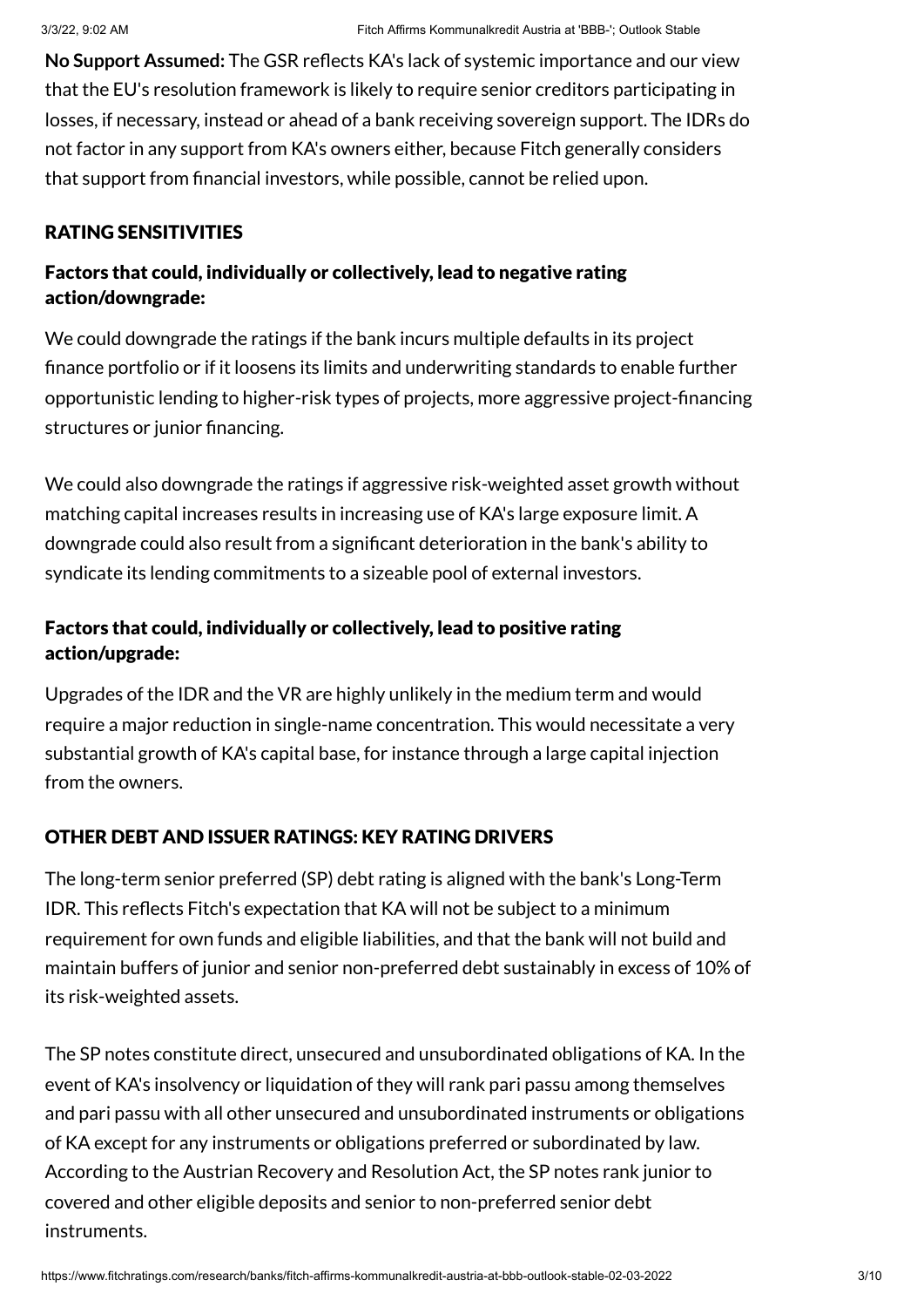## OTHER DEBT AND ISSUER RATINGS: RATING SENSITIVITIES

## Factors that could, individually or collectively, lead to negative rating action/downgrade:

The SP notes' rating would be downgraded if KA's Long-Term IDR was downgraded.

# Factors that could, individually or collectively, lead to positive rating action/upgrade:

The SP notes' rating would be upgraded if KA's Long-Term IDR was upgraded.

#### VR ADJUSTMENTS

The operating environment score of 'a+' has been assigned below the 'aa' category implied score due to the following adjustment reason: international operations (negative).

The business profile score of 'bbb-' has been assigned above the 'bb' category implied score due to the following adjustment reason: strategy and execution (positive)

The asset quality score of 'bbb' has been assigned below the 'aa' category implied score due to the following adjustment reason: concentrations (negative)

The capitalisation and leverage score of 'bb+' has been assigned below the 'aa' category implied score due to the following adjustment reason: size (negative).

The funding and liquidity score of 'bbb-' has been assigned above the 'b' category implied score due to the following adjustment reason: historical and future metrics (positive).

#### BEST/WORST CASE RATING SCENARIO

International scale credit ratings of Financial Institutions and Covered Bond issuers have a best-case rating upgrade scenario (defined as the 99th percentile of rating transitions, measured in a positive direction) of three notches over a three-year rating horizon; and a worst-case rating downgrade scenario (defined as the 99th percentile of rating transitions, measured in a negative direction) of four notches over three years. The complete span of best- and worst-case scenario credit ratings for all rating categories ranges from 'AAA' to 'D'. Best- and worst-case scenario credit ratings are based on historical performance. For more information about the methodology used to determine sector-specific best- and worst-case scenario credit ratings, visit <https://www.fitchratings.com/site/re/10111579>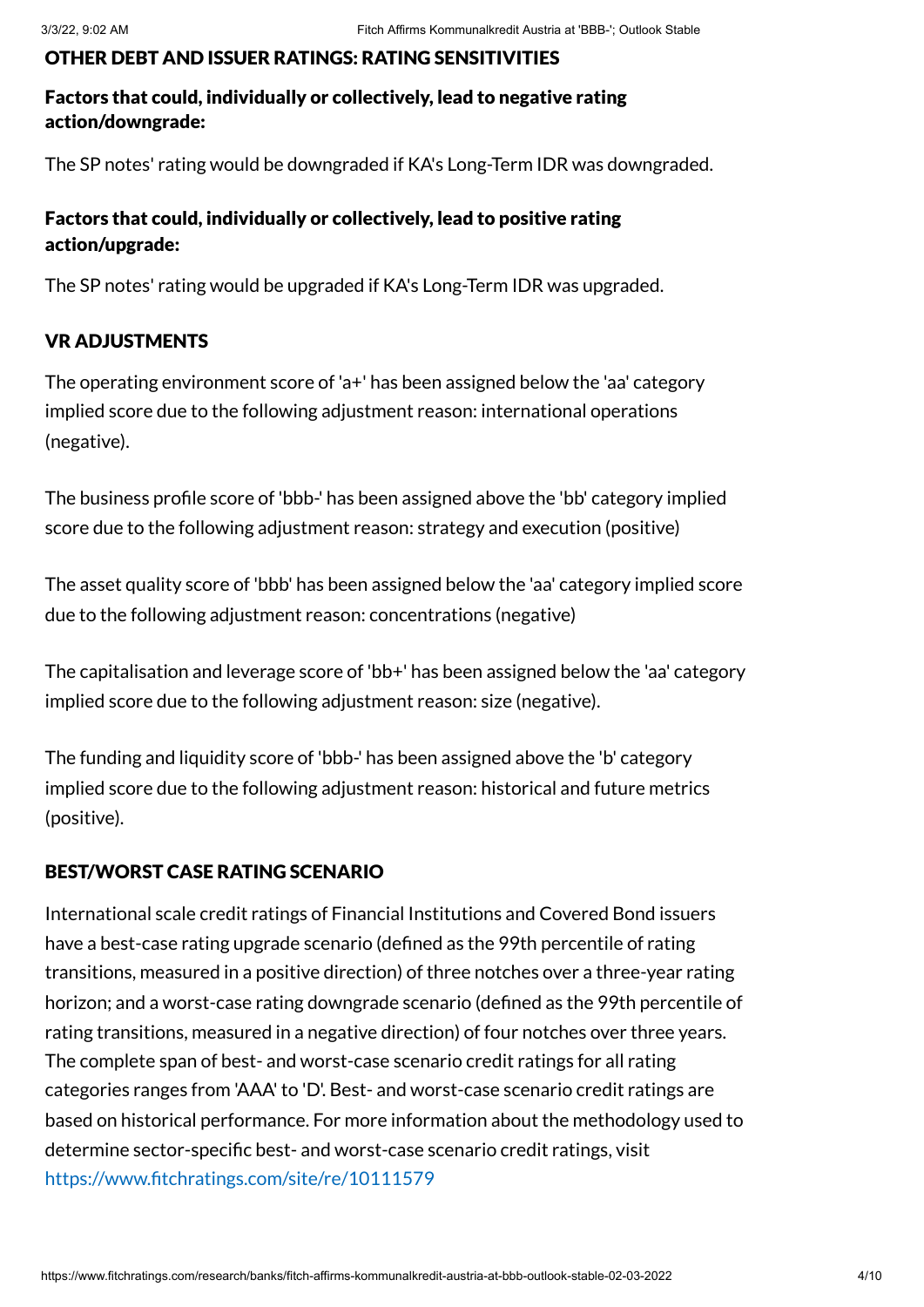# REFERENCES FOR SUBSTANTIALLY MATERIAL SOURCE CITED AS KEY DRIVER OF RATING

The principal sources of information used in the analysis are described in the Applicable Criteria.

#### ESG CONSIDERATIONS

Unless otherwise disclosed in this section, the highest level of ESG credit relevance is a score of '3'. This means ESG issues are credit-neutral or have only a minimal credit impact on the entity, either due to their nature or the way in which they are being managed by the entity. For more information on Fitch's ESG Relevance Scores, visit [www.fitchratings.com](http://www.fitchratings.com/).

| <b>ENTITY/DEBT <math>\div</math></b> | RATING $\div$                                           | <b>PRIOR <math>\triangleq</math></b>   |
|--------------------------------------|---------------------------------------------------------|----------------------------------------|
| Kommunalkredit<br>Austria AG         | LT IDR<br><b>BBB- Rating Outlook Stable</b><br>Affirmed | <b>BBB-Rating</b><br>Outlook<br>Stable |
|                                      | <b>STIDR</b><br>Affirmed<br>F <sub>3</sub>              | F <sub>3</sub>                         |
|                                      | Viability<br>Affirmed<br>bbb-                           | bbb-                                   |
|                                      | Support<br><b>WD</b><br>Withdrawn                       | 5                                      |
|                                      | Support Floor<br><b>WD</b><br>Withdrawn                 | <b>NF</b>                              |
|                                      | Government Support<br>New Rating<br>ns                  |                                        |
| Senior preferred                     | Affirmed<br>LT<br>BBB-                                  | BBB-                                   |

#### RATING ACTIONS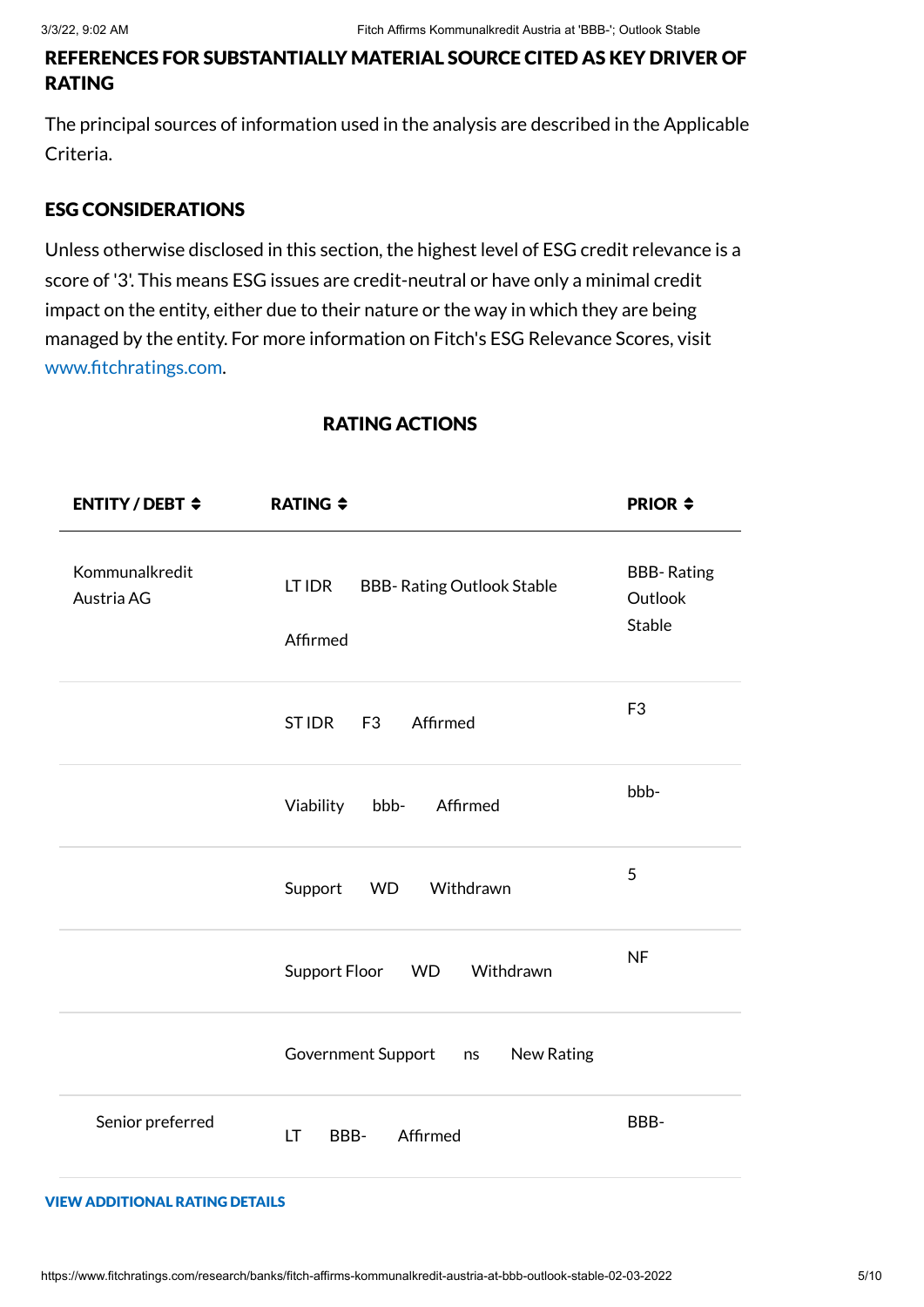#### FITCH RATINGS ANALYSTS

**Roger Schneider Director** Primary Rating Analyst +49 69 768076 242 roger.schneider@fitchratings.com Fitch Ratings – a branch of Fitch Ratings Ireland Limited Neue Mainzer Strasse 46 - 50 Frankfurt am Main D-60311

#### **Marco Diamantini**

Associate Director Secondary Rating Analyst +49 69 768076 114 marco.diamantini@fitchratings.com

#### **Christian Kuendig**

Senior Director Committee Chairperson +44 20 3530 1399 christian.kuendig@fitchratings.com

#### MEDIA CONTACTS

**Louisa Williams** London +44 20 3530 2452 louisa.williams@thefitchgroup.com

Additional information is available on [www.fitchratings.com](http://www.fitchratings.com/)

#### PARTICIPATION STATUS

The rated entity (and/or its agents) or, in the case of structured finance, one or more of the transaction parties participated in the rating process except that the following issuer(s), if any, did not participate in the rating process, or provide additional information, beyond the issuer's available public disclosure.

#### APPLICABLE CRITERIA

Bank Rating Criteria (pub. 12 Nov 2021) (including rating [assumption](https://www.fitchratings.com/research/banks/bank-rating-criteria-12-11-2021) sensitivity)

#### ADDITIONAL DISCLOSURES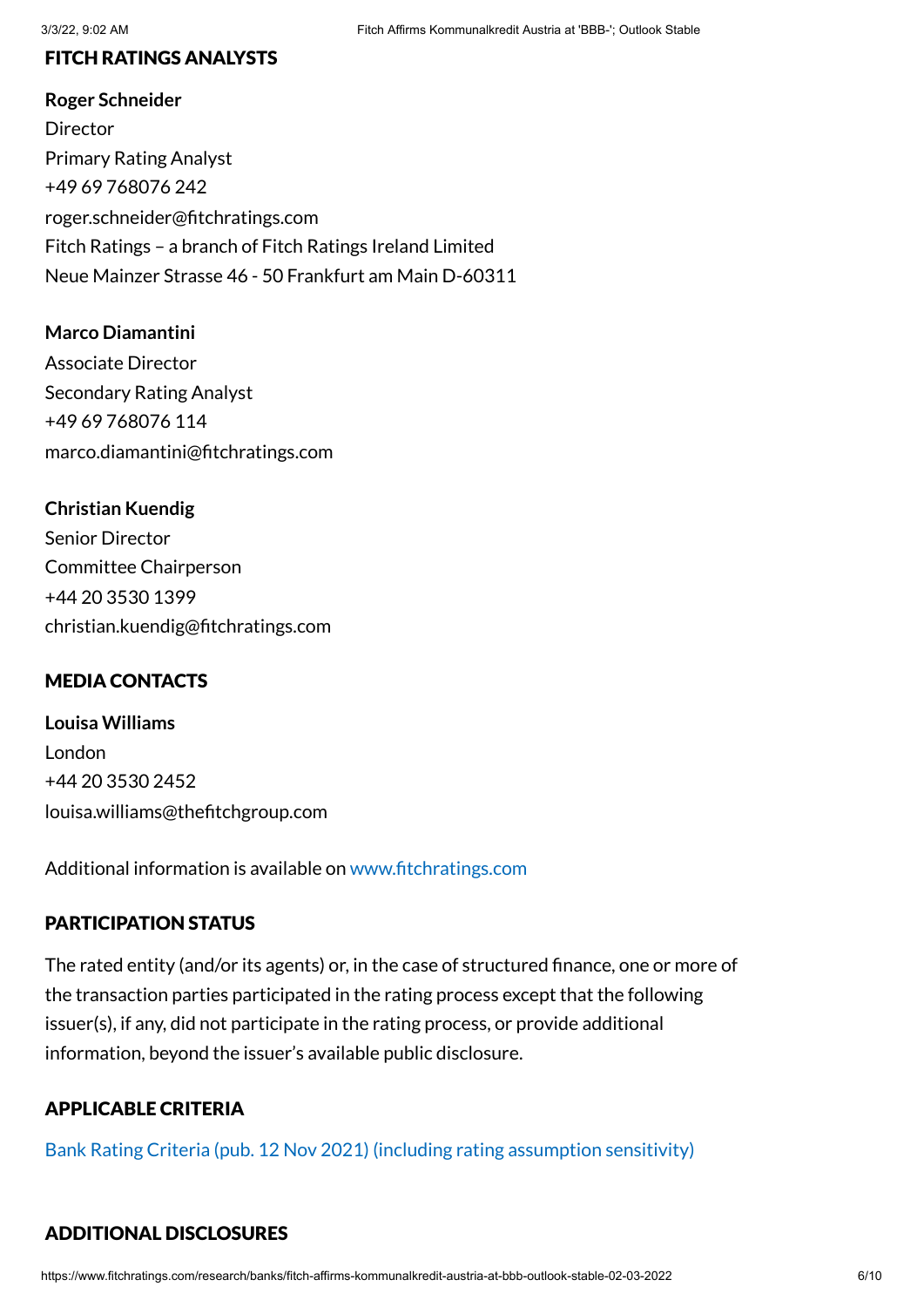[Dodd-Frank](https://www.fitchratings.com/research/banks/fitch-affirms-kommunalkredit-austria-at-bbb-outlook-stable-02-03-2022/dodd-frank-disclosure) Rating Information Disclosure Form

Solicitation Status

[Endorsement](#page-8-0) Policy

#### ENDORSEMENT STATUS

Kommunalkredit Austria AG **EU Issued, UK Endorsed** 

#### DISCLAIMER

ALL FITCH CREDIT RATINGS ARE SUBJECT TO CERTAIN LIMITATIONS AND DISCLAIMERS. PLEASE READ THESE LIMITATIONS AND DISCLAIMERS BY FOLLOWING THIS LINK:

[HTTPS://WWW.FITCHRATINGS.COM/UNDERSTANDINGCREDITRATINGS](https://www.fitchratings.com/UNDERSTANDINGCREDITRATINGS). IN ADDITION, THE FOLLOWING [HTTPS://WWW.FITCHRATINGS.COM/RATING-](https://www.fitchratings.com/rating-definitions-document)DEFINITIONS-DOCUMENT DETAILS FITCH'S RATING DEFINITIONS FOR EACH RATING SCALE AND RATING CATEGORIES, INCLUDING DEFINITIONS RELATING TO DEFAULT. PUBLISHED RATINGS, CRITERIA, AND METHODOLOGIES ARE AVAILABLE FROM THIS SITE AT ALL TIMES. FITCH'S CODE OF CONDUCT, CONFIDENTIALITY, CONFLICTS OF INTEREST, AFFILIATE FIREWALL, COMPLIANCE, AND OTHER RELEVANT POLICIES AND PROCEDURES ARE ALSO AVAILABLE FROM THE CODE OF CONDUCT SECTION OF THIS SITE. DIRECTORS AND SHAREHOLDERS RELEVANT INTERESTS ARE AVAILABLE AT [HTTPS://WWW.FITCHRATINGS.COM/SITE/REGULATORY](https://www.fitchratings.com/site/regulatory). FITCH MAY HAVE PROVIDED ANOTHER PERMISSIBLE SERVICE OR ANCILLARY SERVICE TO THE RATED ENTITY OR ITS RELATED THIRD PARTIES. DETAILS OF PERMISSIBLE SERVICE(S) FOR WHICH THE LEAD ANALYST IS BASED IN AN ESMA- OR FCA-REGISTERED FITCH RATINGS COMPANY (OR BRANCH OF SUCH A COMPANY) OR ANCILLARY SERVICE(S) CAN BE FOUND ON THE ENTITY SUMMARY PAGE FOR THIS ISSUER ON THE FITCH RATINGS WEBSITE.

#### READ LESS

#### **COPYRIGHT**

Copyright © 2022 by Fitch Ratings, Inc., Fitch Ratings Ltd. and its subsidiaries. 33 Whitehall Street, NY, NY 10004. Telephone: 1-800-753-4824, (212) 908-0500. Fax: (212) 480-4435. Reproduction or retransmission in whole or in part is prohibited except by permission. All rights reserved. In issuing and maintaining its ratings and in making other reports (including forecast information), Fitch relies on factual information it receives from issuers and underwriters and from other sources Fitch believes to be credible. Fitch conducts a reasonable investigation of the factual information relied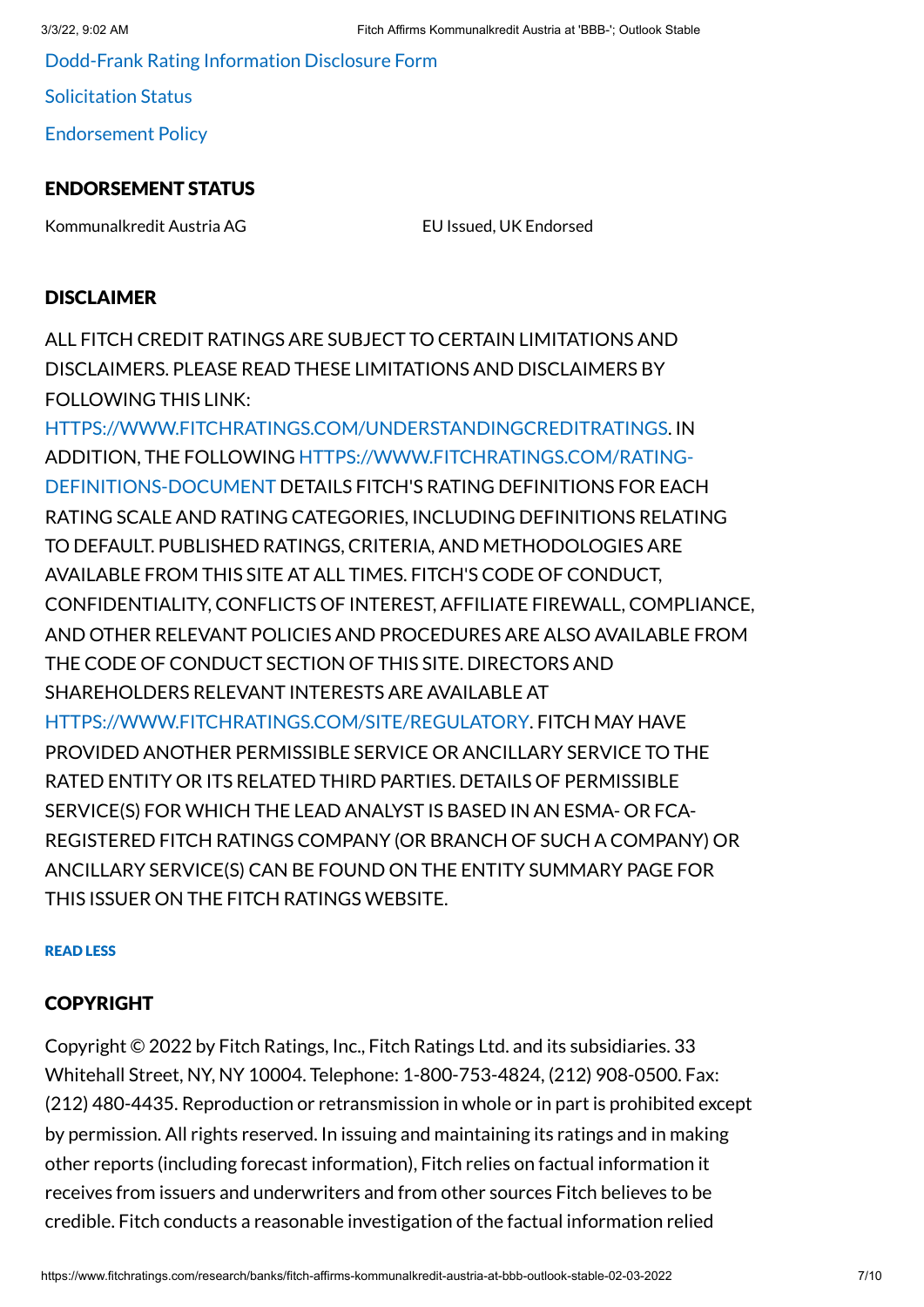upon by it in accordance with its ratings methodology, and obtains reasonable verification of that information from independent sources, to the extent such sources are available for a given security or in a given jurisdiction. The manner of Fitch's factual investigation and the scope of the third-party verification it obtains will vary depending on the nature of the rated security and its issuer, the requirements and practices in the jurisdiction in which the rated security is offered and sold and/or the issuer is located, the availability and nature of relevant public information, access to the management of the issuer and its advisers, the availability of pre-existing third-party verifications such as audit reports, agreed-upon procedures letters, appraisals, actuarial reports, engineering reports, legal opinions and other reports provided by third parties, the availability of independent and competent third- party verification sources with respect to the particular security or in the particular jurisdiction of the issuer, and a variety of other factors. Users of Fitch's ratings and reports should understand that neither an enhanced factual investigation nor any third-party verification can ensure that all of the information Fitch relies on in connection with a rating or a report will be accurate and complete. Ultimately, the issuer and its advisers are responsible for the accuracy of the information they provide to Fitch and to the market in offering documents and other reports. In issuing its ratings and its reports, Fitch must rely on the work of experts, including independent auditors with respect to financial statements and attorneys with respect to legal and tax matters. Further, ratings and forecasts of financial and other information are inherently forward-looking and embody assumptions and predictions about future events that by their nature cannot be verified as facts. As a result, despite any verification of current facts, ratings and forecasts can be affected by future events or conditions that were not anticipated at the time a rating or forecast was issued or affirmed.

The information in this report is provided "as is" without any representation or warranty of any kind, and Fitch does not represent or warrant that the report or any of its contents will meet any of the requirements of a recipient of the report. A Fitch rating is an opinion as to the creditworthiness of a security. This opinion and reports made by Fitch are based on established criteria and methodologies that Fitch is continuously evaluating and updating. Therefore, ratings and reports are the collective work product of Fitch and no individual, or group of individuals, is solely responsible for a rating or a report. The rating does not address the risk of loss due to risks other than credit risk, unless such risk is specifically mentioned. Fitch is not engaged in the offer or sale of any security. All Fitch reports have shared authorship. Individuals identified in a Fitch report were involved in, but are not solely responsible for, the opinions stated therein. The individuals are named for contact purposes only. A report providing a Fitch rating is neither a prospectus nor a substitute for the information assembled, verified and presented to investors by the issuer and its agents in connection with the sale of the securities. Ratings may be changed or withdrawn at any time for any reason in the sole discretion of Fitch. Fitch does not provide investment advice of any sort. Ratings are not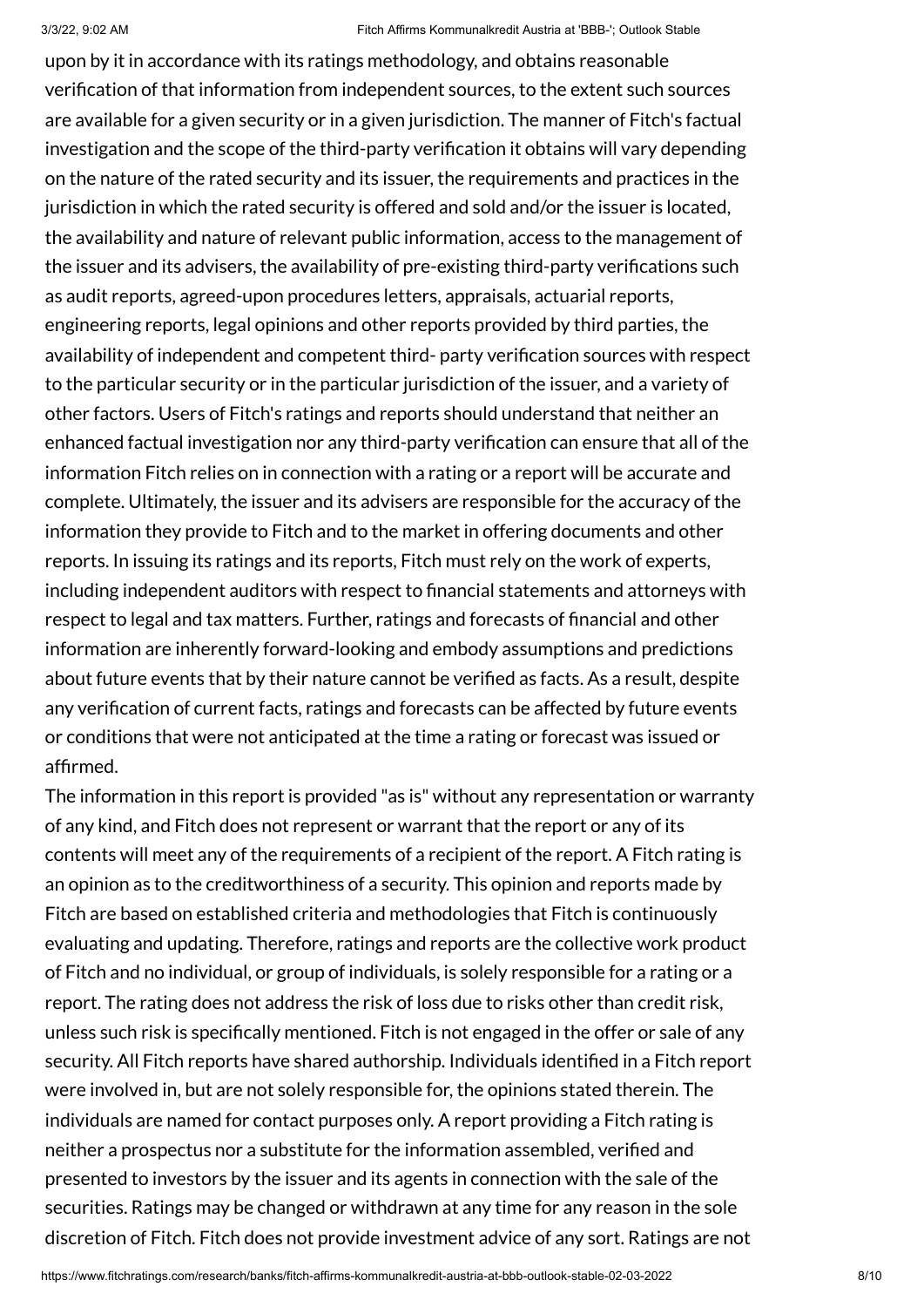a recommendation to buy, sell, or hold any security. Ratings do not comment on the adequacy of market price, the suitability of any security for a particular investor, or the tax-exempt nature or taxability of payments made in respect to any security. Fitch receives fees from issuers, insurers, guarantors, other obligors, and underwriters for rating securities. Such fees generally vary from US\$1,000 to US\$750,000 (or the applicable currency equivalent) per issue. In certain cases, Fitch will rate all or a number of issues issued by a particular issuer, or insured or guaranteed by a particular insurer or guarantor, for a single annual fee. Such fees are expected to vary from US\$10,000 to US\$1,500,000 (or the applicable currency equivalent). The assignment, publication, or dissemination of a rating by Fitch shall not constitute a consent by Fitch to use its name as an expert in connection with any registration statement filed under the United States securities laws, the Financial Services and Markets Act of 2000 of the United Kingdom, or the securities laws of any particular jurisdiction. Due to the relative efficiency of electronic publishing and distribution, Fitch research may be available to electronic subscribers up to three days earlier than to print subscribers.

For Australia, New Zealand, Taiwan and South Korea only: Fitch Australia Pty Ltd holds an Australian financial services license (AFS license no. 337123) which authorizes it to provide credit ratings to wholesale clients only. Credit ratings information published by Fitch is not intended to be used by persons who are retail clients within the meaning of the Corporations Act 2001

Fitch Ratings, Inc. is registered with the U.S. Securities and Exchange Commission as a Nationally Recognized Statistical Rating Organization (the "NRSRO"). While certain of the NRSRO's credit rating subsidiaries are listed on Item 3 of Form NRSRO and as such are authorized to issue credit ratings on behalf of the NRSRO (see

<https://www.fitchratings.com/site/regulatory>), other credit rating subsidiaries are not listed on Form NRSRO (the "non-NRSROs") and therefore credit ratings issued by those subsidiaries are not issued on behalf of the NRSRO. However, non-NRSRO personnel may participate in determining credit ratings issued by or on behalf of the NRSRO.

#### READ LESS

#### SOLICITATION STATUS

The ratings above were solicited and assigned or maintained by Fitch at the request of the rated entity/issuer or a related third party. Any exceptions follow below.

#### <span id="page-8-0"></span>ENDORSEMENT POLICY

Fitch's international credit ratings produced outside the EU or the UK, as the case may be, are endorsed for use by regulated entities within the EU or the UK, respectively, for regulatory purposes, pursuant to the terms of the EU CRA Regulation or the UK Credit Rating Agencies (Amendment etc.) (EU Exit) Regulations 2019, as the case may be. Fitch's approach to endorsement in the EU and the UK can be found on Fitch's